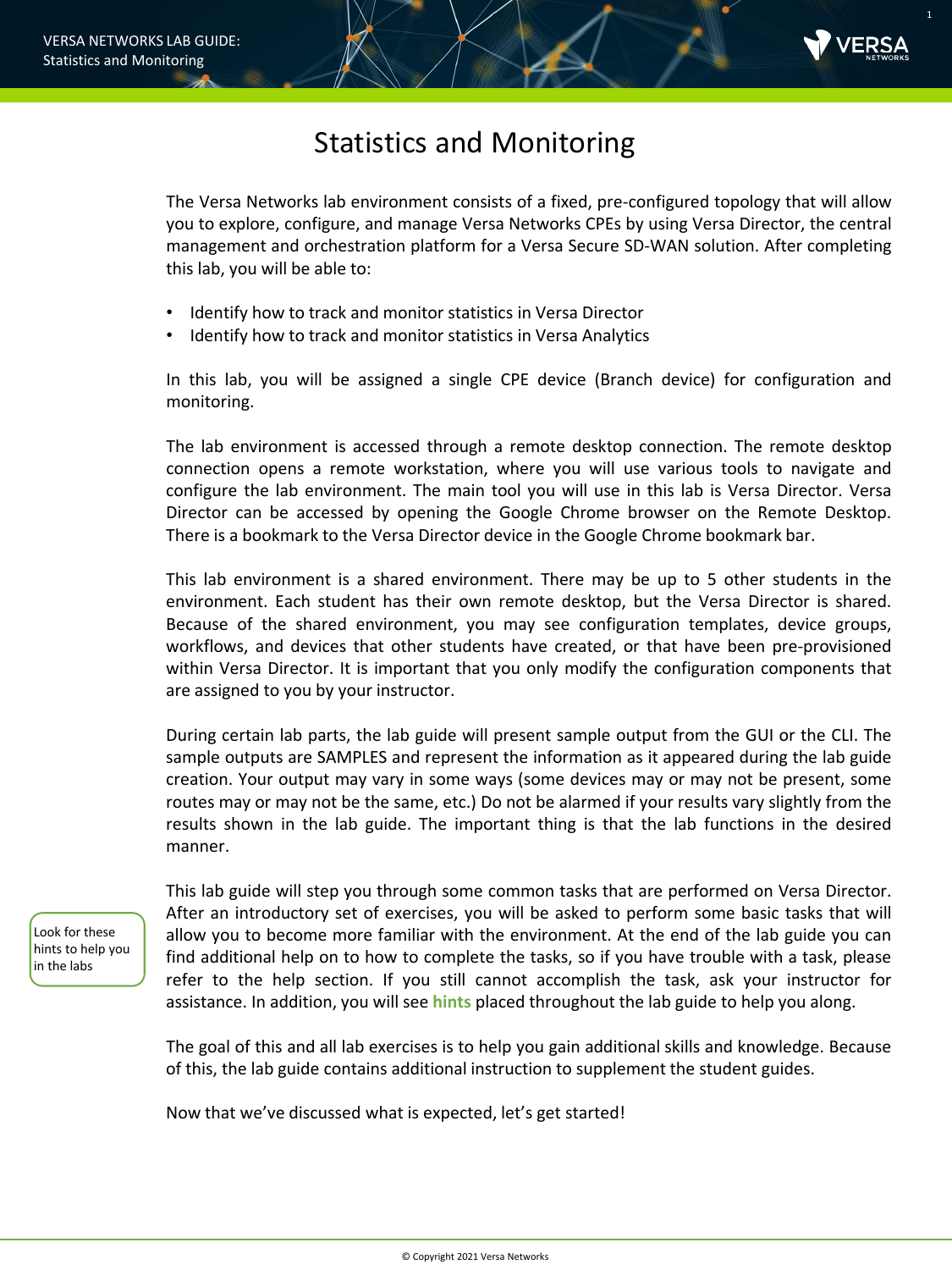## Lab Topology



Branch OoB Login: **versa** Branch OoB Password: **versa123**

Remember this! You will use it a lot!

> Testing Host Login: **labuserXYZ** (e.g. **labuser110**, **labuser111**, etc.) Testing Host Password: **versa123**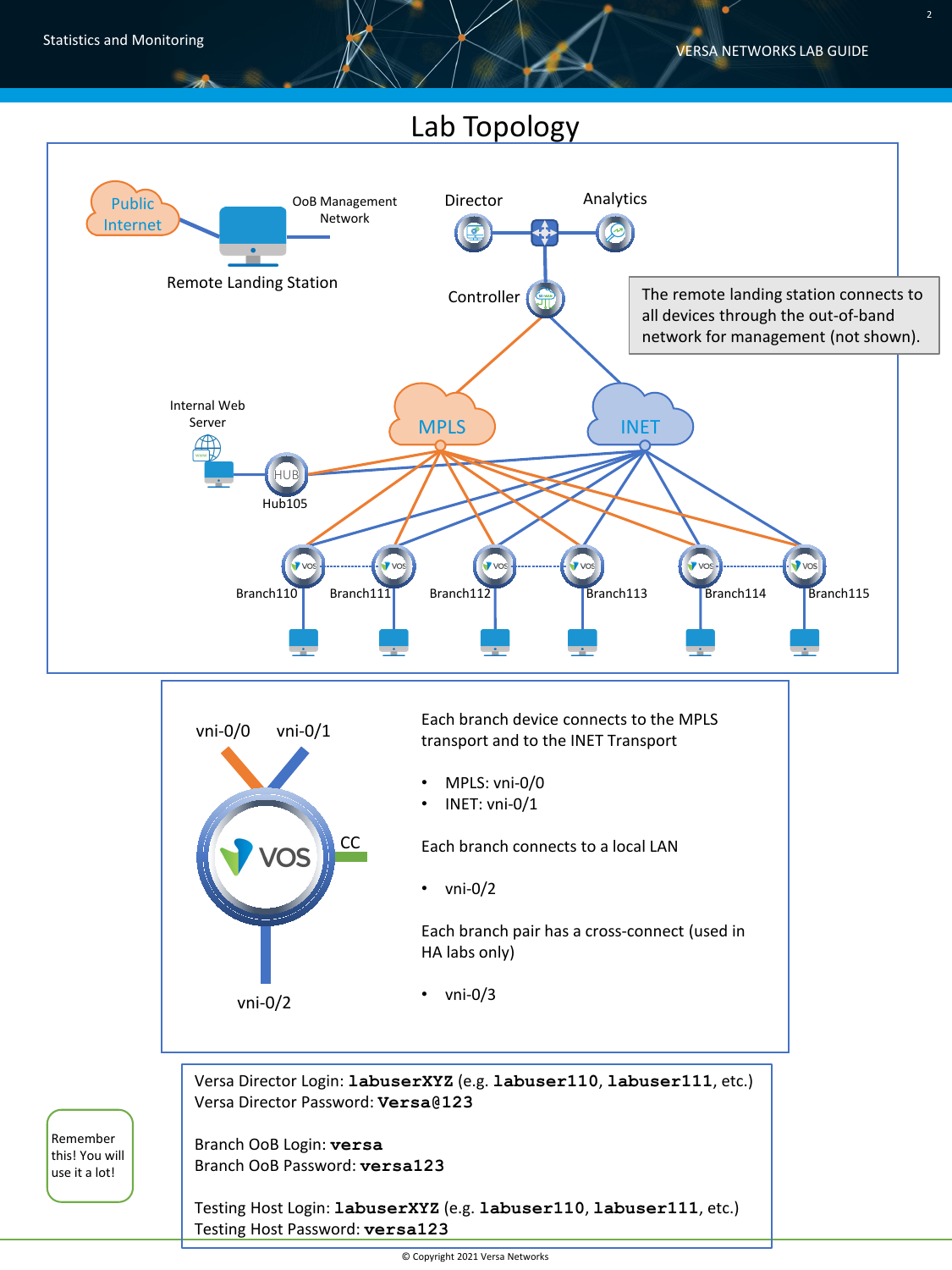# Interface Addresses

| <b>CPE</b>          | $vni-0/0$         | $vni-0/1$         | $vni-0/2$       |
|---------------------|-------------------|-------------------|-----------------|
| Branch110           | 192.168.19.110/24 | 192.168.20.110/24 | 172.16.110.1/24 |
| Branch111           | 192.168.19.111/24 | 192.168.20.111/24 | 172.16.111.1/24 |
| Branch112           | 192.168.19.112/24 | 192.168.20.112/24 | 172.16.112.1/24 |
| Branch113           | 192.168.19.113/24 | 192.168.20.113/24 | 172.16.113.1/24 |
| Branch114           | 192.168.19.114/24 | 192.168.20.114/24 | 172.16.114.1/24 |
| Branch115           | 192.168.19.115/24 | 192.168.20.115/24 | 172.16.115.1/24 |
| <b>MPLS Gateway</b> | 192.168.19.3      |                   |                 |
| <b>INET Gateway</b> |                   | 192.168.20.3      |                 |

# Controller Addresses

| <b>MPLS</b>     | <b>MPLS Gateway</b> | 'INET           | <b>INET Gateway</b> |
|-----------------|---------------------|-----------------|---------------------|
| 192.168.17.3/24 | 192.168.17.1        | 192.168.18.3/24 | 192.168.18.1        |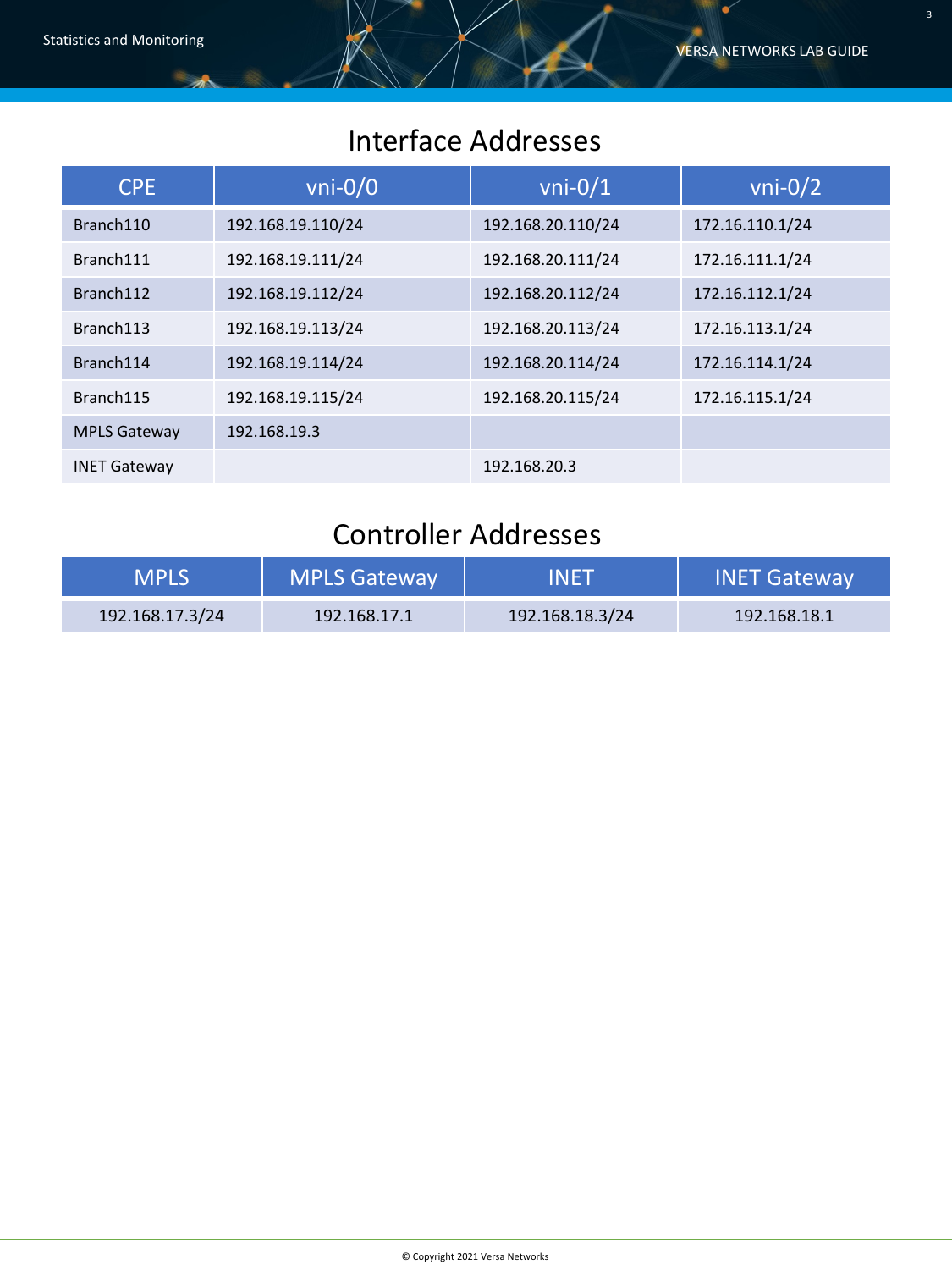4

## Exercise 1: Connect to the remote lab environment

The first lab exercise is to become familiar with how to connect to the remote lab environment. Your instructor should have reviewed the following information with you prior to starting:

- Branch/Node/CPE Assignment
- Remote Lab Access

If you have not yet been assigned a branch device, please contact the instructor as this is a shared environment, and each student will configure and monitor a specific branch node.

Question: What node is assigned to you in the lab topology? \_\_\_\_\_\_\_\_\_\_\_\_\_\_\_\_\_\_\_\_

Follow the instructions provided by your instructor to connect to the remote lab environment.

Once you have started your remote desktop session, you will be presented with the remote desktop:

| U                 |                                                |  |
|-------------------|------------------------------------------------|--|
| Recycle Bin       |                                                |  |
| $\blacksquare$    | Multi-tabbed Putty                             |  |
| <b>MTPuTTY</b>    |                                                |  |
|                   | Readme (instructions and<br>login information) |  |
| <b>README.txt</b> |                                                |  |
| $\mathbf{R}$      | Remote Desktop to                              |  |
| Remote<br>Desktop | testing hosts                                  |  |
|                   |                                                |  |
|                   |                                                |  |
|                   |                                                |  |
|                   |                                                |  |
|                   | Google Chrome Browser                          |  |
|                   |                                                |  |
|                   |                                                |  |
|                   |                                                |  |
|                   |                                                |  |
|                   |                                                |  |
|                   |                                                |  |
|                   |                                                |  |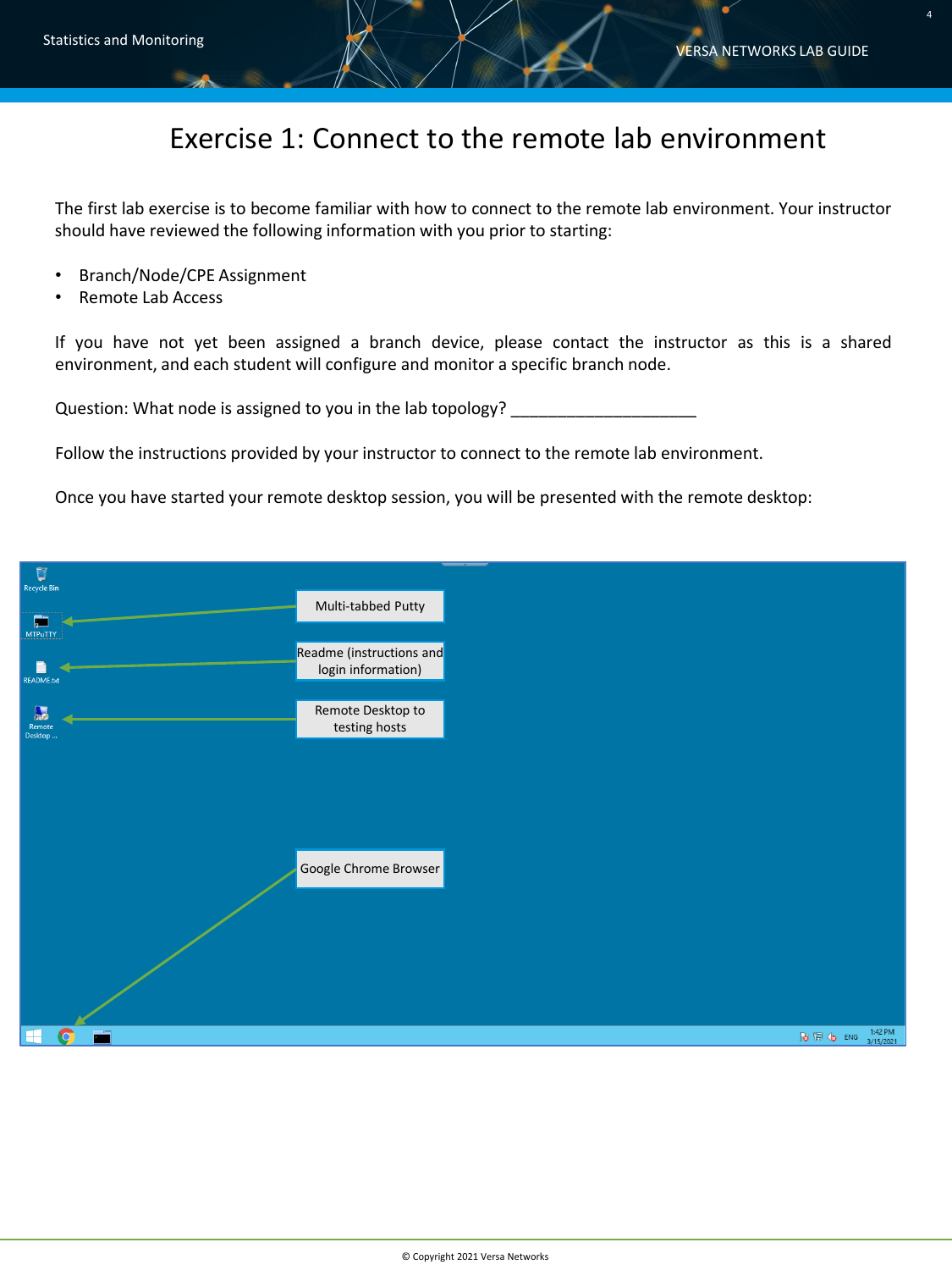$\bullet$ 

On the remote desktop, open the Google Chrome browser window. The Google Chrome browser window contains a bookmark to the Versa Director. Log into the Versa Director with the username associated with your assigned branch device:

| <b>CPE</b> | <b>Username</b> | Password  |
|------------|-----------------|-----------|
| Branch110  | labuser110      | Versa@123 |
| Branch111  | labuser111      | Versa@123 |
| Branch112  | labuser112      | Versa@123 |
| Branch113  | labuser113      | Versa@123 |
| Branch114  | labuser114      | Versa@123 |
| Branch115  | labuser115      | Versa@123 |